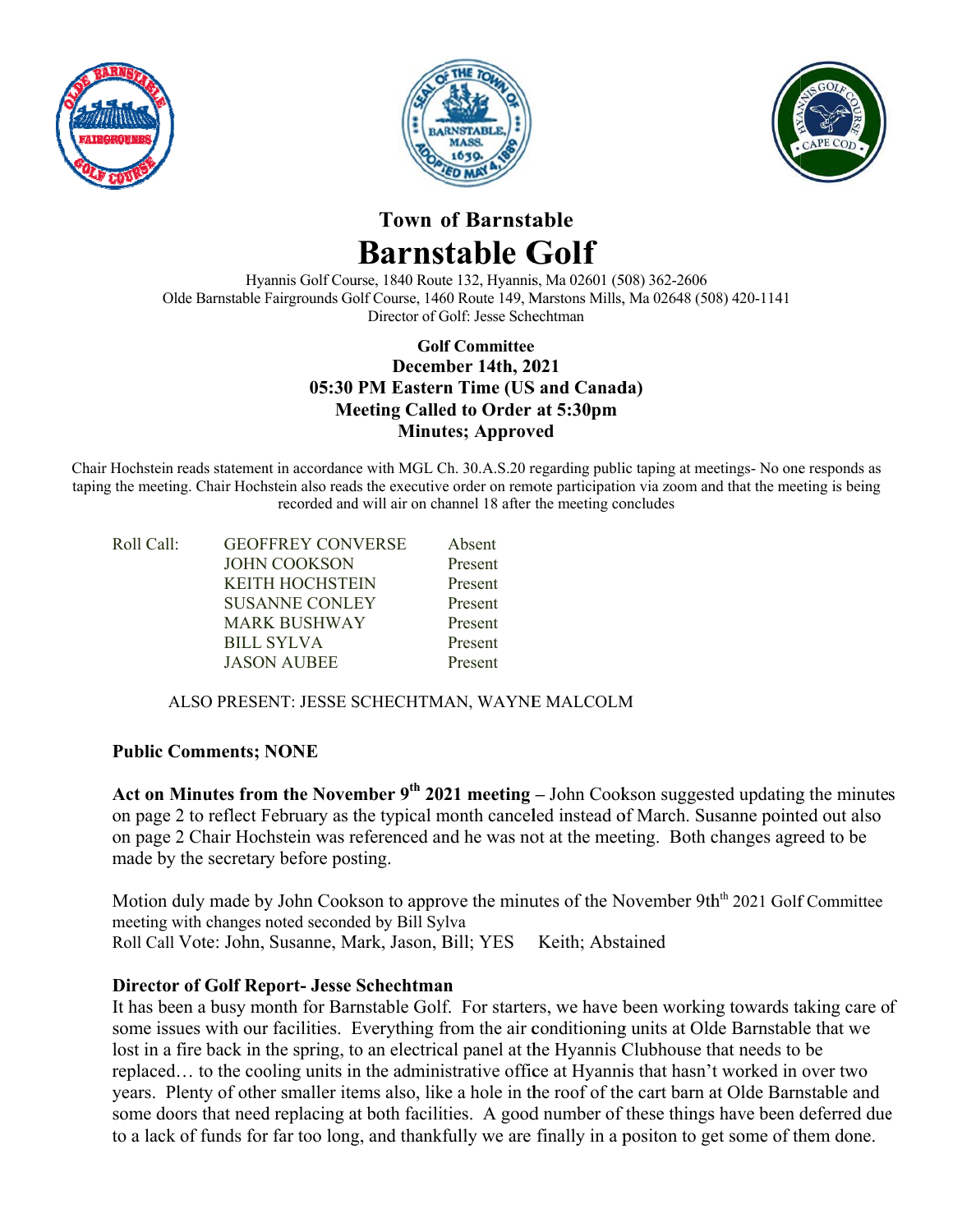Another reason it's been a busy month is for staffing reasons. As most of you should know, we have not had a third operations assistant since the 2019 season. You all know Mike and Dave, but we used to have a third (most recently John Fowler) that would go back and forth between the two courses. That position was cut for the 2020 season due to COVID and financial uncertainty, and thankfully it was added back into our budget for this coming season. I am very happy to say that we've hired a very driven and intelligent young man to fill that position. His name is David Kissane. Some of you may have already met him, as he just started this past Friday. We are currently troubleshooting how we are going to go about having two Dave's, but I'm sure we'll figure it out.

Also on the staffing front, just yesterday we completed interviews for the next Head Professional at Hyannis. We had a couple of fantastic candidates and although I can't really say anything more until things are official, I'm confident that Hyannis Golf Course won't miss a beat and will continue to be the fun & inviting place we always strive to make it.

#### RATES & FEES

The rate & fee hearing was held a week after our last meeting, during which Maddie and I presented our proposal for the Town Manager to take under advisement. Typically it's about 30 days before approval. I haven't heard anything yet but I expect to very soon as to whether or not we need to make any adjustments.

We've had some great weather as of late, people are definitely taking advantage. Since the start of November Hyannis has hosted just shy of 3,200 rounds, which equates to around 70 a day. Obviously this isn't the time of year when we expect be flush with greens fees, and to that point over 85% of the rounds played since the start of November have been done so by pass holders.

We entered November at about \$185K over budget. I'm happy to say that November did not do as much damage as I originally thought it might, as we took less than a \$20K hit between the two courses. This means we are still at about \$166K over forecasted revenue to this point. December is typically our quietest month in terms of revenue. Obviously from a greens and cart fee standpoint but also annual pass renewals don't start coming in until January – so I highly doubt there will be much movement in that number in the next report.

Chris and I recently had a great talk with the Finance Director, Mark Milne. The conversation centered around mostly deferred maintenance on not just our two golf courses but also the NINE buildings that we have on our properties.

Right now it's looking like the first truly impactful project from the golfer's standpoint that's going to take place is the replacement/repair of the cart paths at Hyannis. I hesitate to call this a renovation project because we aren't talking wall-to-wall cart paths, but we think that significant improvements can be made with the funds we have available to us. Chris and I spent some time with a paving professional a couple weeks ago, this gentlemen was fresh off a project at Farm Neck so he definitely knows what he's talking about. We toured the course, showed him what we considered to be the most problematic areas, and while he agrees there's certainly a lot of work to be done, we came away from that meeting confident that this project can make a truly meaningful impact. Now as with any capital project within the Town there are a lot of moving parts, but having said that we are hopeful that this work can commence sometime this spring.

This project will not only address the most uncomfortable and unsafe areas of cart paths, but also a focus will be on the redirection of cart traffic in certain areas with an eye on improved turf health. And I say that because I know the immediate thought with a lot of people when they hear cart path improvements is "well I always walk so how does that help me", and the answer to that is by re-routing some of the existing paths we're going to end up with much healthier turf in previously high traffic areas, many of which are very closes to greens and tees.